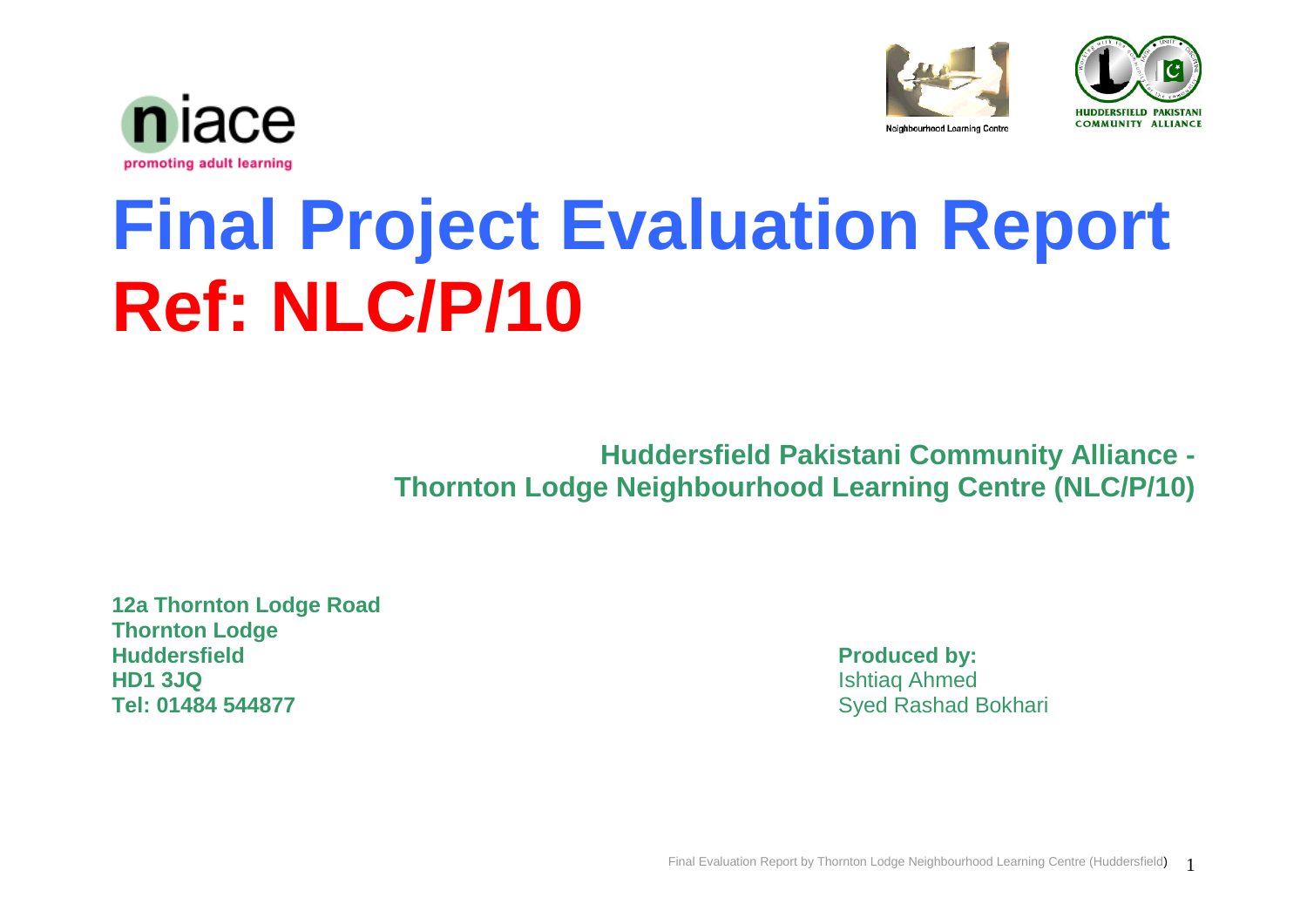# **Acknowledgements**

We would formally thank the following persons and organisations for their support:

| Shahida Awan (Chairperson)                                 | <b>Huddersfield Pakistani Community Alliance</b> |
|------------------------------------------------------------|--------------------------------------------------|
| Aleem Ahmed (Chairperson)                                  | <b>NLC Management Committee</b>                  |
| Dr. Nasim Hasnie OBE                                       | Senior Lecturer - Huddersfield Technical College |
| Dennis Carrington                                          | Department for Education and Skills              |
| Sheena Whittingham<br><b>Peter Crosbie</b><br>Kate Fleming | <b>KMC Community Education and Regeneration</b>  |
| Roger O'Doherty                                            | <b>Voluntary Action Kirklees</b>                 |
| Mumtaz Ali                                                 | <b>ICT Manager Thornton Lodge ICT Centre</b>     |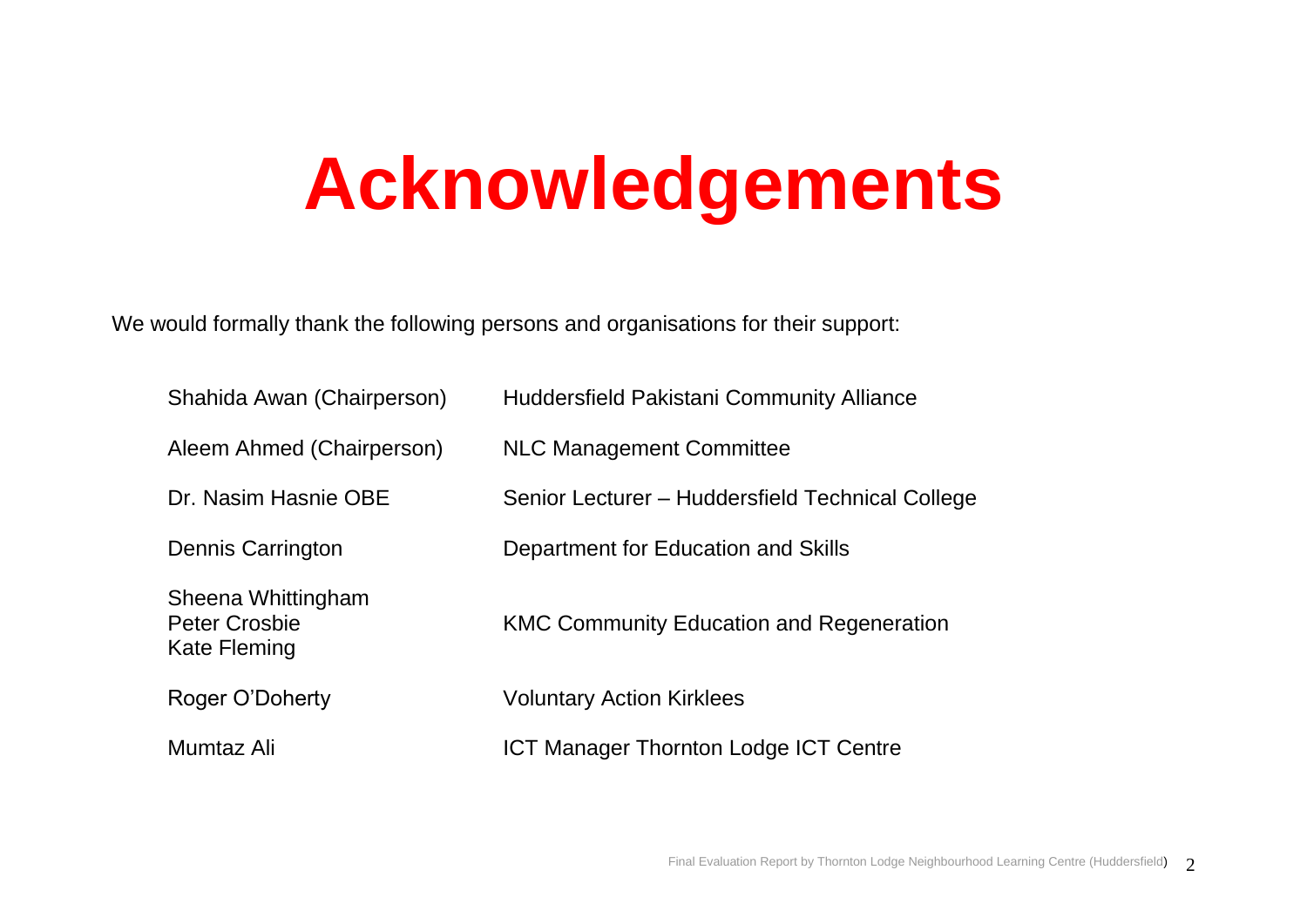#### **Executive Summary:**

Thornton Lodge is an inner area of Huddersfield in the metropolitan Council of Kirklees. This is a multiracial area with high concentration of the South Asian community particularly people of Pakistani origin. The local community displays all the symptoms of poverty and social exclusion, for example,

- High incident of unemployment,
- **Educational underachievement,**
- Drug abuse amongst the young people,
- **Lack of advice provision.**
- **Poor health in terms of diabetes and coronary related illnesses.**

The community feels abandoned, apathetic and least motivated and involved in terms of accessing opportunities and resources. This situation is further compounded by the absence of community development and community-based infrastructures. It is in this context that the work of the Neighbourhood Learning centre was located and subsequently developed over the last 12 months.

PCA, with support from Community Education and Regeneration (KMC Education Service) submitted a pilot project for the Neighbourhood Learning Centre in the Thornton Lodge area of Huddersfield. The proposal was successful and PCA was given funding for 12 months to test out the viability of neighbourhood learning approach and to establish a broadly based and flexible provision of learning and advice for the local residents. In the early stages of our development we were very much guided by the findings and recommendations of a research-study commissioned by PCA titled, "The Educational Needs of the Adult Pakistani Community in South Kirklees with special reference to the Lockwood and Thornton Lodge areas".

The report highlighted a number of key areas of concerns and points for action, for example,

- Lack of information and guidance about learning opportunities. (This point is more important considering that for a significant percentage of the community English is not their first language)
- The education provision is to be locally based, flexible and culturally sensitive. The report highlighted transport, timetabling of courses, learning bureaucracy, family commitments, and formality of learning as being key barriers to access.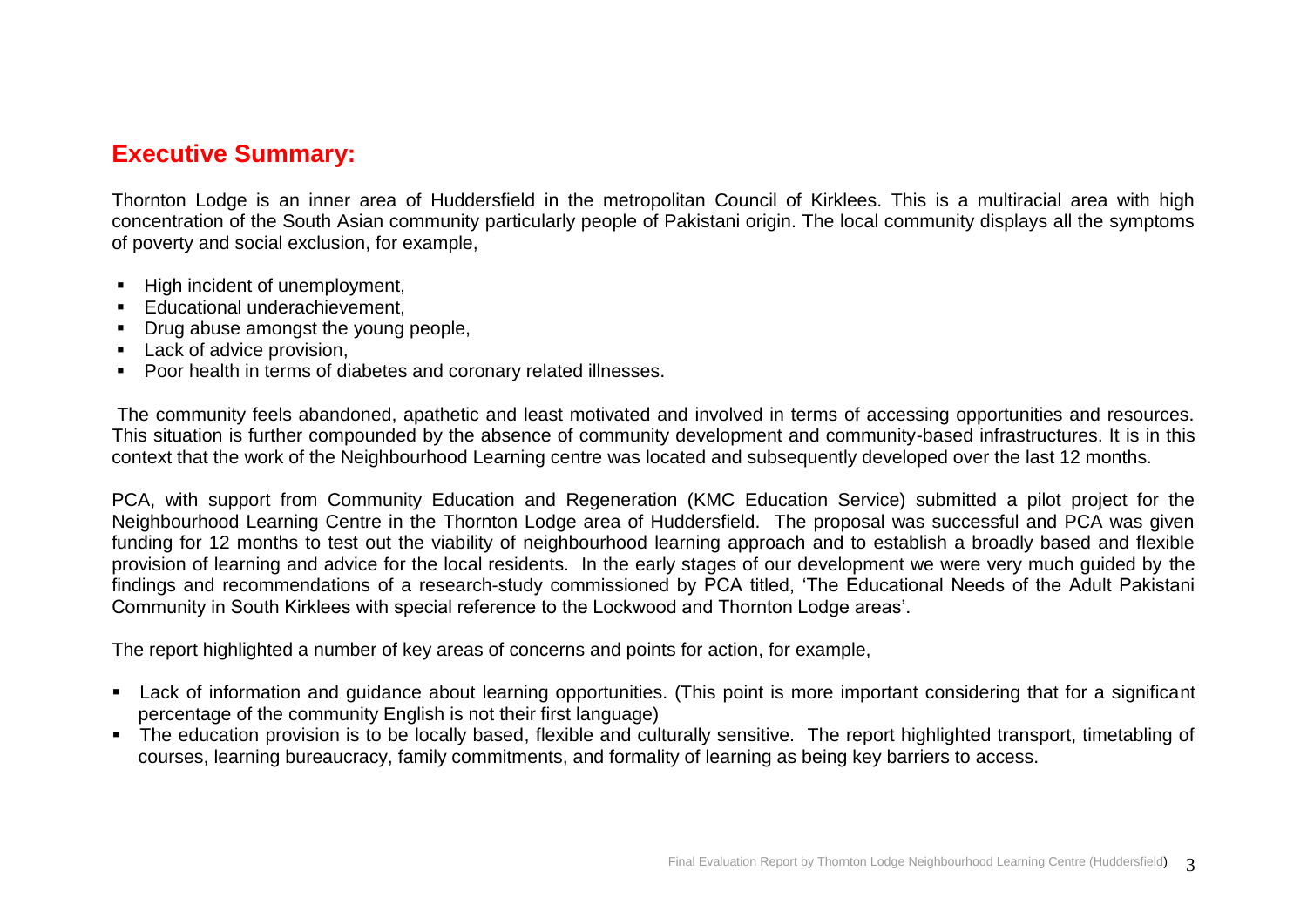- In a multicultural environment, multilingual approaches should be adopted for education; for example, it should be possible for first and second-generation settlers to access learning in the languages they feel most comfortable.
- The learning needs to build on and take account of the life experiences of learners.
- The learning provision needs to be more family focused, enabling different generations and age groups to take part in a flexible and inclusive learning environment.

The NLC approach was based on the above framework and much of the activities were family orientated, flexible, and bilingual with an emphasis on engaging learners in a variety of different ways. In our approach we were very much guided by the three templates developed by the NIACE: Social Inclusion, Community Learning Profile, and Development Plan. For the learning profile we relied on the research-study and the social inclusion template was very much integrated into the planning and the development of the NLC.

### **What factors that helped to make the project successful**:

- A local base, at the heart of the local community shopping area, and within a walking distance from a number of local mosques and other key community facilities.
- \* Timely support and advice from the KMC Community Education and Regeneration section, from the staff of the Kirklees Voluntary Action, and staff and members of the Kirklees Uk-online project. We have also benefited from the support of other statutory and voluntary agencies. This shows the value of the partnership work and willingness to tap into the existing resources and networks.
- $\cdot$  The capacity to employ fulltime project development worker and with adequate admin support meant that we were able to build and sustain links with our partner organisations and the local community. Under the guidance and support from the members of the steering, our project development worker was able to initiate, nurture and sustained links with the local community organisations and residents, and over the coming months secure their involvement in the development of the learning programme.
- \* The informality of our approach also helped. People felt at ease to come into the centre without feeling that they were entering into any kind of binding agreements.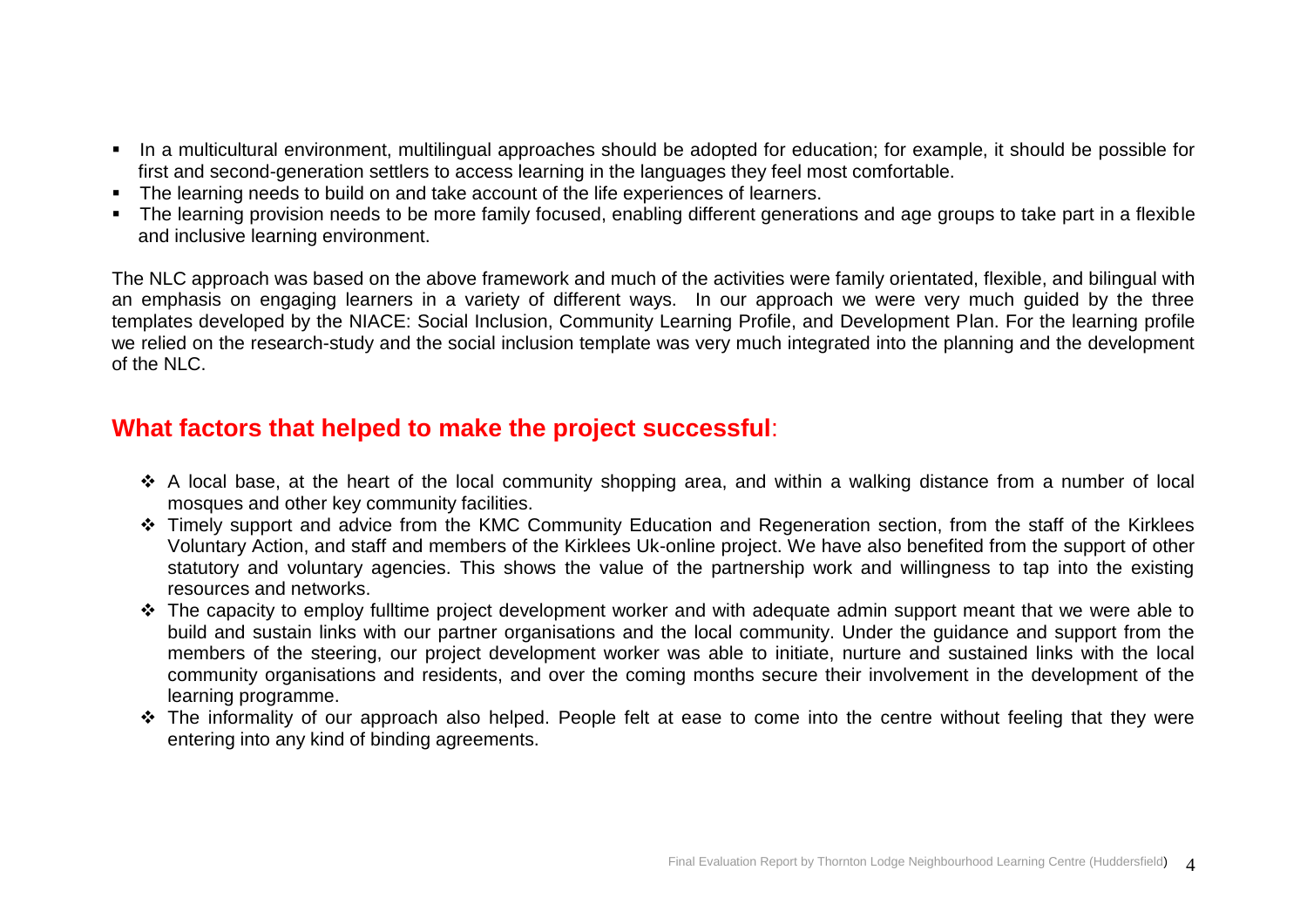- The introduction of ICT facilities into the Learning centre helped to promote positive and practical image of the project. The " see and touch' nature of ICT helped to generate confidence in the community suggesting that something useful was going to, eventually, happen. This helped to create a "feel good" factor about the project.
- Various information surgeries and information sessions around careers advice, drug abuse, fire safety, social care benefits etc helped to entice people into the project.
- The taster sessions in ICT, DIY, Beauty Therapy, and Driving Theory, etc. helped to introduce a new type of learners to the centre.
- \* The Family Learning Summer School engaged about 14 families and the learning was designed to cater for children and parents.
- \* The women 'only' learning programmes helped to attract women learners and mobilised that section of women, which because of their religious and cultural beliefs found it difficult to take part in mixed gender learning activities.
- Bi-lingual approach enabled people to access learning who hitherto felt restricted by not having sufficient English language.
- \* The facility to access Urdu newspapers on the Internet is proving to be very popular with Urdu speaking elders. After overcoming the initial barriers about IT and Internet, some go on to other ICT based learning and projects. We are aiming to extend this facility in other south languages.
- The flexible and informal approach to timetabling of the learning programmes without complex enrolment procedures and systems also greatly helped to attract learners who otherwise may be put off.
- Delivery of learning programmes at different locations and easy to get to venues was very positively received.
- Facilities for local children to access ICT facilities for their school based projects and homework helped to demonstrate the positive value of the centre. This also helped to create good will amongst parents and elders of the community.
- The project has created a kind of "buzz" in the community and people are being motivated to get involved in all kind of activities, For example, Ethnic Minority and Drugs project has been set up and operates from the centre in order to raise awareness and initiate preventative educational programmes around the issue of drugs abuse. Also, discussions are at an advanced stage to set up a local residents association for the area.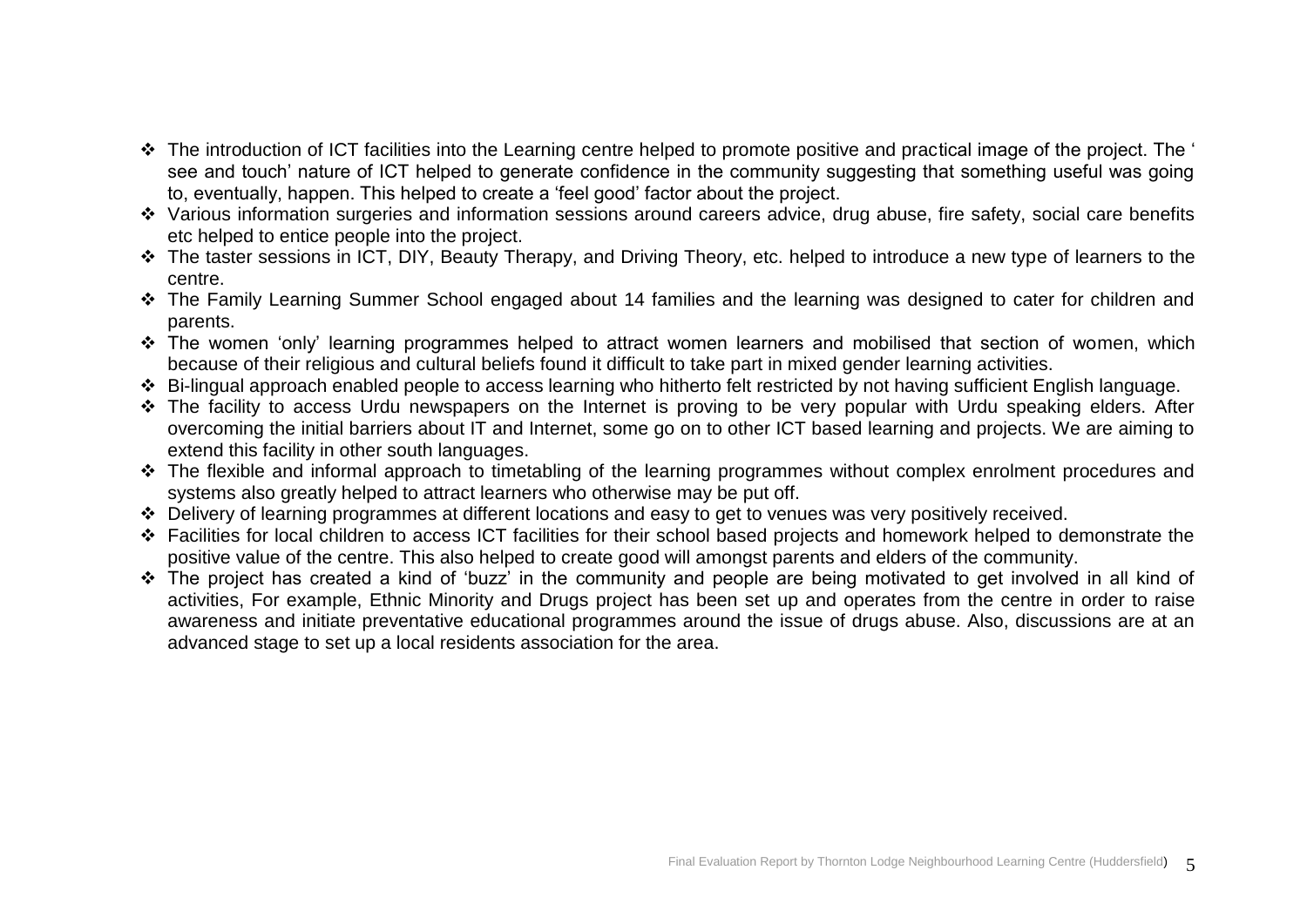### **Factors that hindered progress:**

- The timescale was very unrealistic for what was a difficult community setting with no real history of neighbourhood learning and a significant number of first/ second generation settlers with no real educational background and learning culture and habits.
- NLC started from "scratch", with limited time allowing no provision for groundwork. In the 12-month period, NLC set up a base, recruited staff, gained the confidence of the community, established a steering group, made a provision for ICT and delivered learning needs. Although this was challenging there was not sufficient time or resources for proper and long term planning, all the time we were cutting corners, not a healthy way initiating and developing an education resource.
- In the past the community had been consulted on many occasions but nothing had materialised. Naturally, there was a great deal of initial suspicions about the project and our efforts.
- Some of the key providers were impatient, demanding perfection and not making allowances for what was a new project with limited timescale and resources in a challenging environment. At a time we felt that our good work went unacknowledged and our shortcomings and mistakes, inevitable in the circumstances, were dwelled upon hindering collaborative working and support.
- There was always a baggage of suspicion around our capabilities to manage and deliver the activities of the centre. We had to spend a great deal of time in justifying our actions and rationale. One of the steering group members best expressed this in a meeting by stating, "It seems we are guilty until proven innocent. The reality should be the other way around."
- At a time we felt that certain providers always communicated through our support agencies and when in their view things had gone wrong we were the last to here. This may be partly due to the mistrust of the community's ability to manage learning projects, partly due to the culture of rigid white bureaucracy, and partly due to institutional racism.
- In the initial stages majority of our users were male, we were not attracting women. On further consultation with a number of local women's groups two issues were identified: 1. The centre projected a male dominated bias in its activities and general office atmosphere; 2. They wanted a separate women"s only provision. Both of theses issues were successful addressed.
- We discovered that insensitivity to religious and cultural considerations in a multicultural setting could be a major barrier to people in their engagement with the project and services. This was very much highlighted to us when organising the Thornton Lodge Community Festival.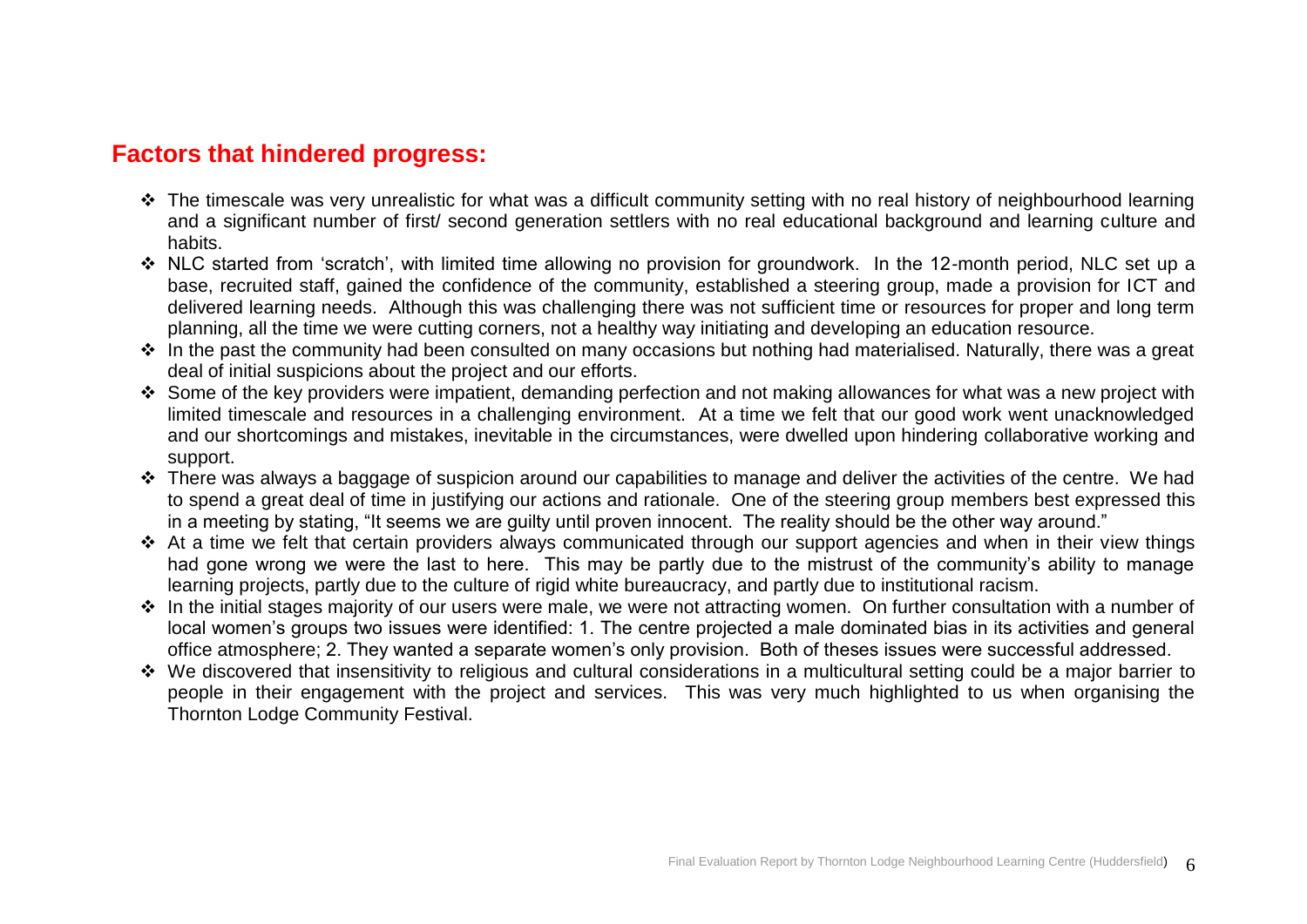- We initially offered the Development Worker"s post on a job-share basis that turned out to be a bad strategy. We believe a job-share works well in an established setting with other support services intact and not in a new project that is time and finance limited.
- The location of the building is our biggest strength but the size is our biggest weakness. With the timescale and limited finances this was the best option at the time. The size of the building restricted our delivery capacity on site.
- The fact we did not have money to deliver learning we had to rely on other providers. This also restricted our capacity to deliver creatively with flexibility.

# **The lasting impact of NLC work:**

- The community has been given a resource at their doorstep that they can access at ease and make practical use of.
- In a least resourced and hugely deprived area a buzz atmosphere has been created where their needs are being catered for and they are cared about.
- The local community is actively involved in the day to day running of the centre through the steering group and volunteers. The community has been given a resource they control, and individuals have gained vital skills of leadership and advocacy. Three initiatives that have come about through NLC are: 1. Moves to set up a local residents group for the area that will take up issues of concern to the community; 2. EMAD (Ethnic Minorities And Drugs) has been established to raise awareness and organise preventative education programs around the issue of substance misuse; and, 3. Asian Healthy Community Network, that works with Asian elders around healthy eating, exercising, etc.
- \* NLC has encouraged collaborative work between local community based projects and organisations.
- \* NLC has become a focus for the local community in term of advice, quidance, a place to network and share ideas.
- Highlighted the needs of the local community to service providers and hopefully this will encourage other agencies to address these needs with the engagement of the local community.
- ◆ NLC is encouraging and becoming a focus for across communities' links and collaborative working, hence, furthering the community cohesion agenda. The Thornton Lodge Festival was a very good example of NLC"s role in bringing communities together.
- DfES, NIACE, local MP"s, Councillors, and Kirklees Officials have significantly raised the profile of the area through visits.
- People"s horizons have been broadened in terms of learning and learning opportunities.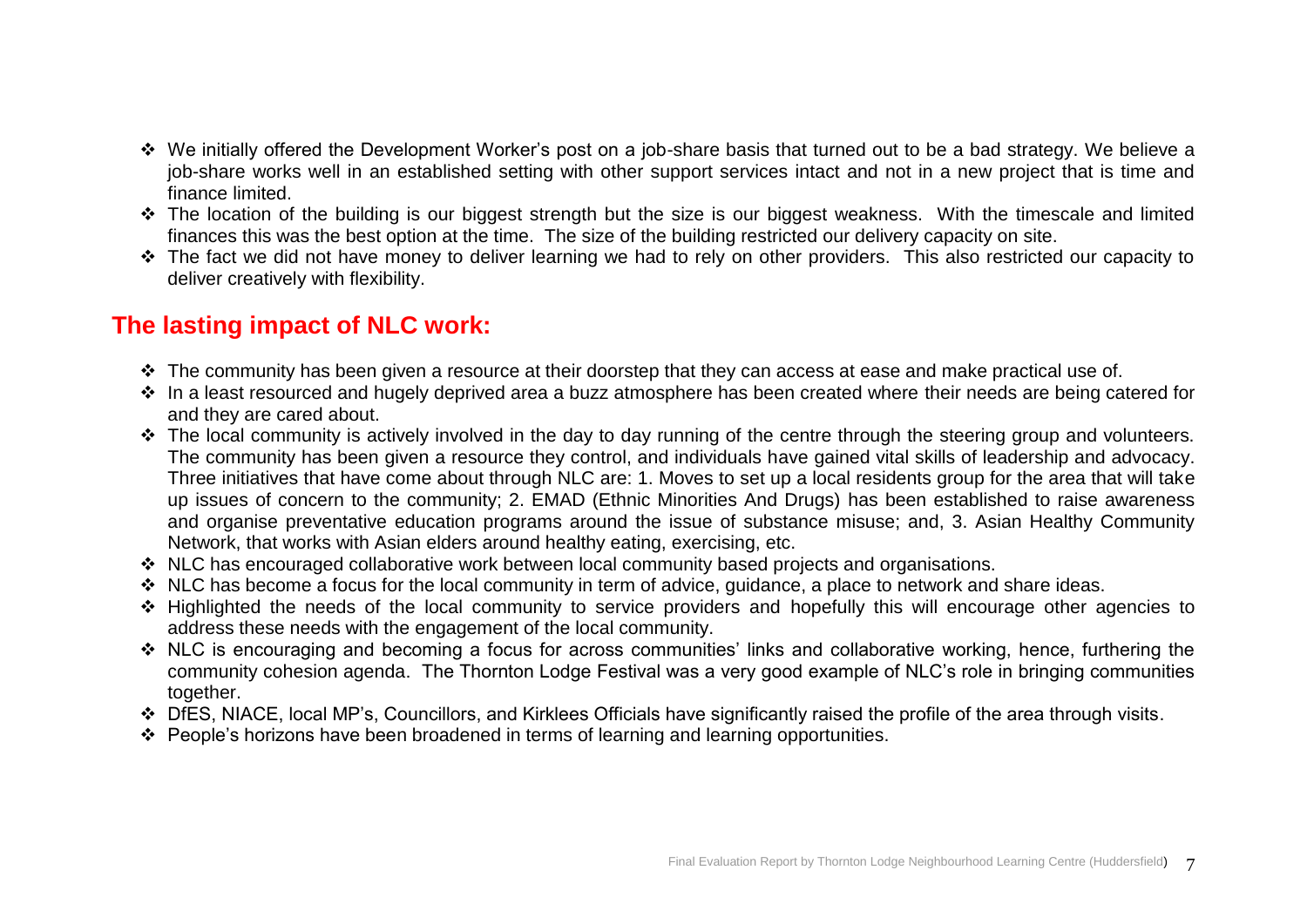- People have benefited by being introduced to learning opportunities in terms of their personal development and employability and access to education routes.
- We have encouraged volunteering within the community.

## **Additional Comments on key areas**

# **Templates**

We have used the Development Plan and the Social Inclusion Strategy extensively to guide our planning, however the Community Profile was completed through the research into the learning needs of the local community.

With regards to the Social Inclusion Strategy we integrated the guidelines into the organisation, management and delivery of NLC, therefore our feedback on the template entitled "Social Inclusion Strategy in action" gives details of our approach.

#### **Participants and activities**

| <b>Activities</b>                | Number of users/learners<br>(Figures based on 12-months) |
|----------------------------------|----------------------------------------------------------|
| <b>ICT</b> users                 | 186                                                      |
| English classes                  | 54                                                       |
| <b>Driving Theory</b>            | 24                                                       |
| <b>Beauty Tips Taster Course</b> | 10                                                       |
| Urdu In-page Taster Course       | 16                                                       |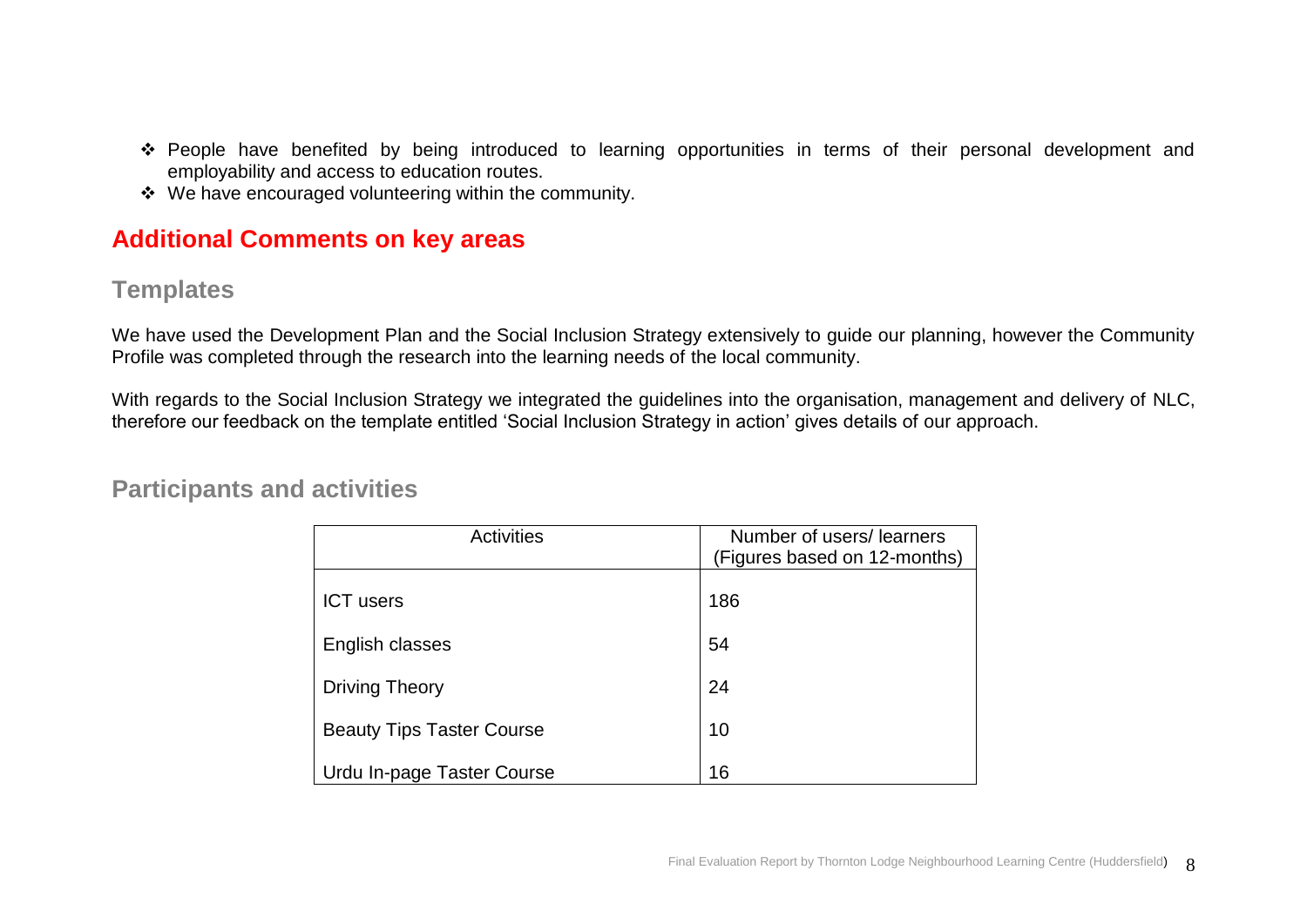| Referrals to other agencies                                              | 60                         |
|--------------------------------------------------------------------------|----------------------------|
| Assistance with job search                                               | 400                        |
| <b>Benefits advice</b>                                                   | 300 (Approx. for 8 months) |
| <b>Family Learning Summer School</b>                                     | 16 families                |
| Family Learning in partnership with Mosque                               | 12 families                |
| Equal skills                                                             | 20                         |
| Fire Service Seminar for females                                         | 15                         |
| <b>Black Governors Seminar</b>                                           | 30                         |
| <b>Research Report Launch</b>                                            | 60                         |
| Volunteers                                                               | 30                         |
| People supported into employment                                         | $\overline{7}$             |
| People who came into the centre for various<br>reasons, including above. | 1400 (Approx.)             |
| <b>Thornton Lodge Community Festival</b>                                 | 2000+ (Approx.)            |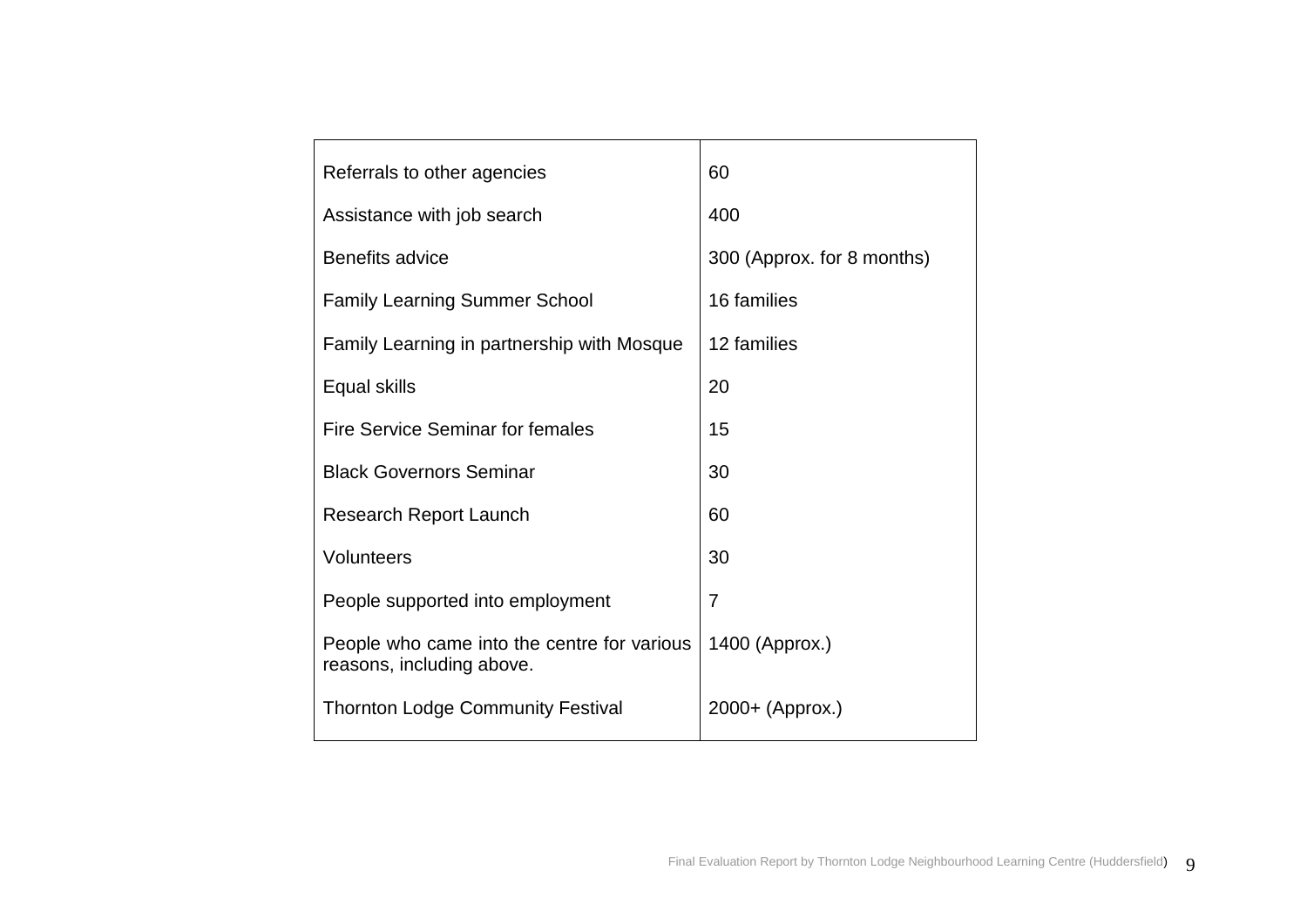#### **Project and Management**

Initially questions were raised about the involvement of Huddersfield Pakistani Alliance and its relationship with the local community, and to what extent would the management and control of the project be devolved to the local community. In response, the local steering group was established, and in the initial stages five focus groups were set up to advise on the development of the centre. At the present, although the PCA is the accountable body for the project, the day-to-day control and direction of the project is very much with the Steering Group.

In reality we needed more time to consult and involve the community in the preparation stages of the project. The timescale leading up to the first grant application did not allow for this.

We had a close liaison with NIACE, ASW, and DfES through various visits and networking seminars. The advice and information rendered through these visits and seminars proved to be most useful and inspiring in our efforts to develop the project. The feedback from the visits was clear and encouraging.

We would like to record our special thanks to Dennis Carrington of DfES for his support and advice on funding matters, and Cheryl Turner of NIACE, and Mary Crowder of ASW for their advice and encouragement.

#### **Monitoring and Evaluation**

- \* We devised systems to monitor income and expenditures, and have submitted quarterly expenditure profile to NIACE.
- We have developed the following systems to collect evidence:
	- ▶ Interest Log Sheet
	- $\triangleright$  Signing in Book
	- $\triangleright$  Volunteer application forms
	- $\triangleright$  Enrolment forms
	- **► Course Evaluation Form**
	- $\triangleright$  Telephone Log